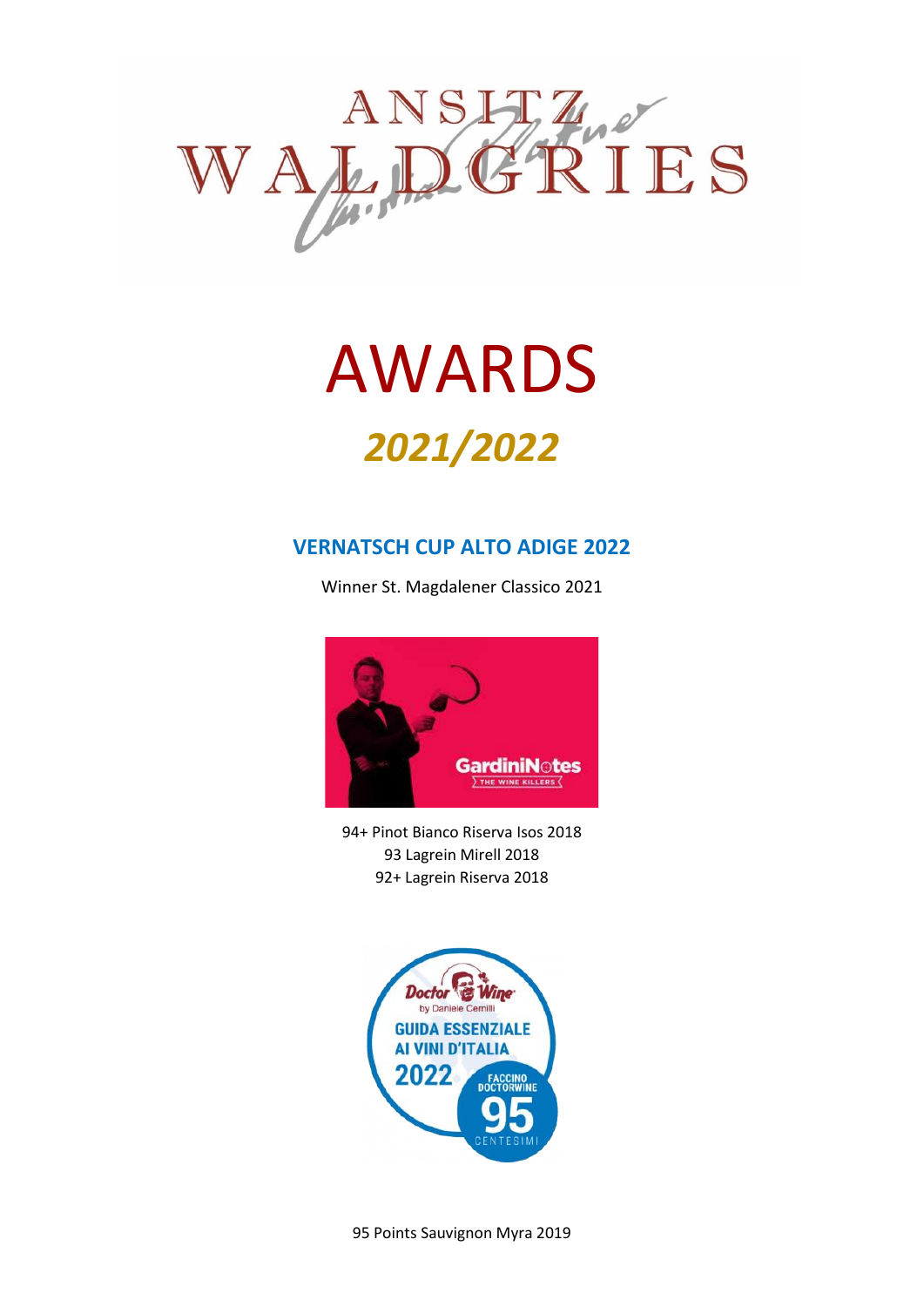

**Corona** Rosenmuskateller 2019 **Corona** Lagrein Mirell 2018

3 stars Lagrein Riserva 2018 3 stars St. Magdalener Classico 2020



Quality Price (<13€) – St. Magdalener Classico 2020



3 stars gold Lagrein Riserva 2018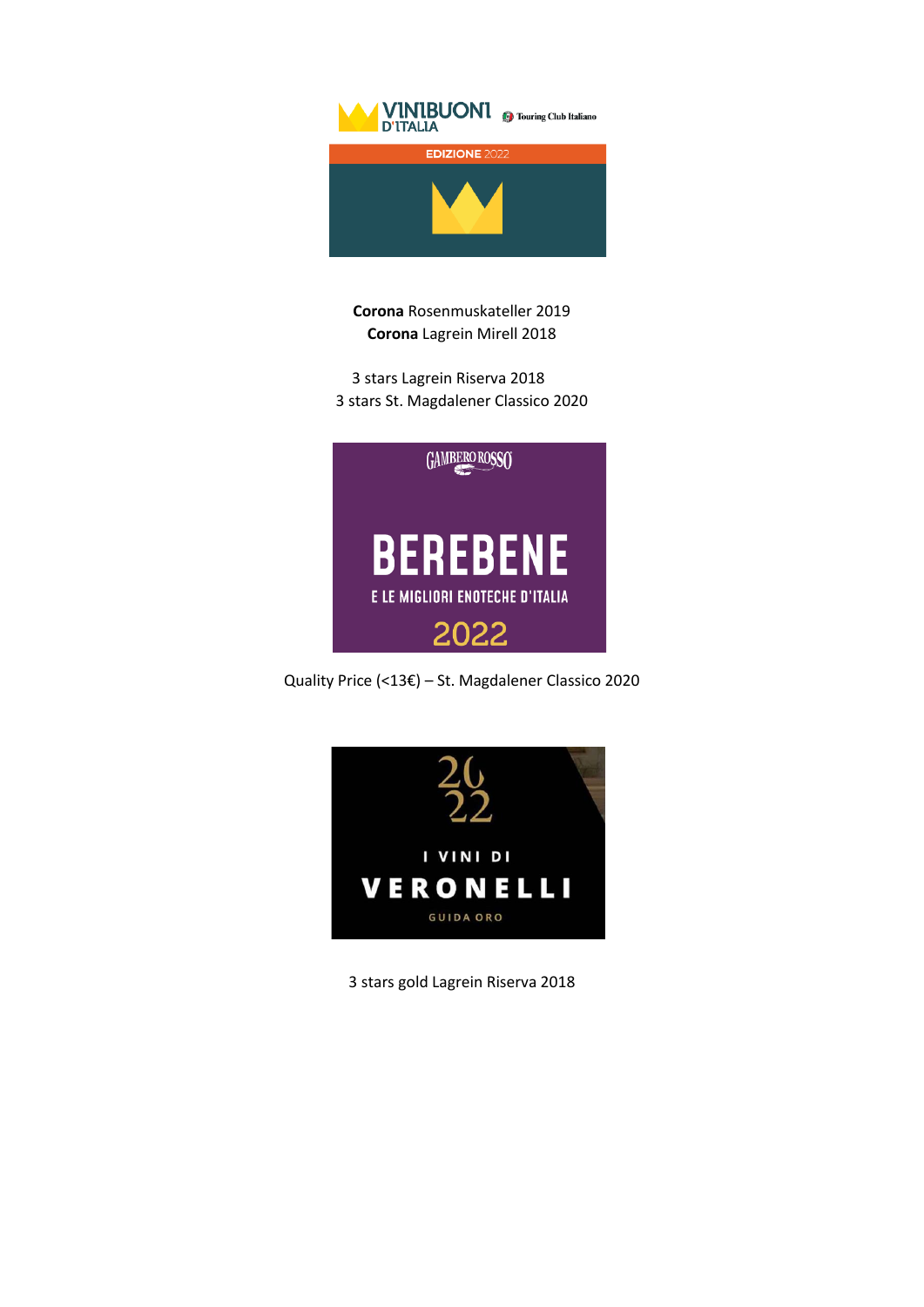



#### **Gault&Millau South Tyrol International top category winery**

**International top category wines Lagrein Mirell 2018 Lagrein Roblinus de'Waldgries 2017**





94 Sauvignon Blanc Myra 2019 94 Rosenmuskateller 2019 93 Weissburgunder Riserva Isos 2018 93 St. Magdalener Classico Antheos 2019 92 St. Magdalener Classico 2020 92 Lagrein Mirell 2018 91 Lagrein Riserva 2018



3 glasses for Santa Maddalena Classico 2019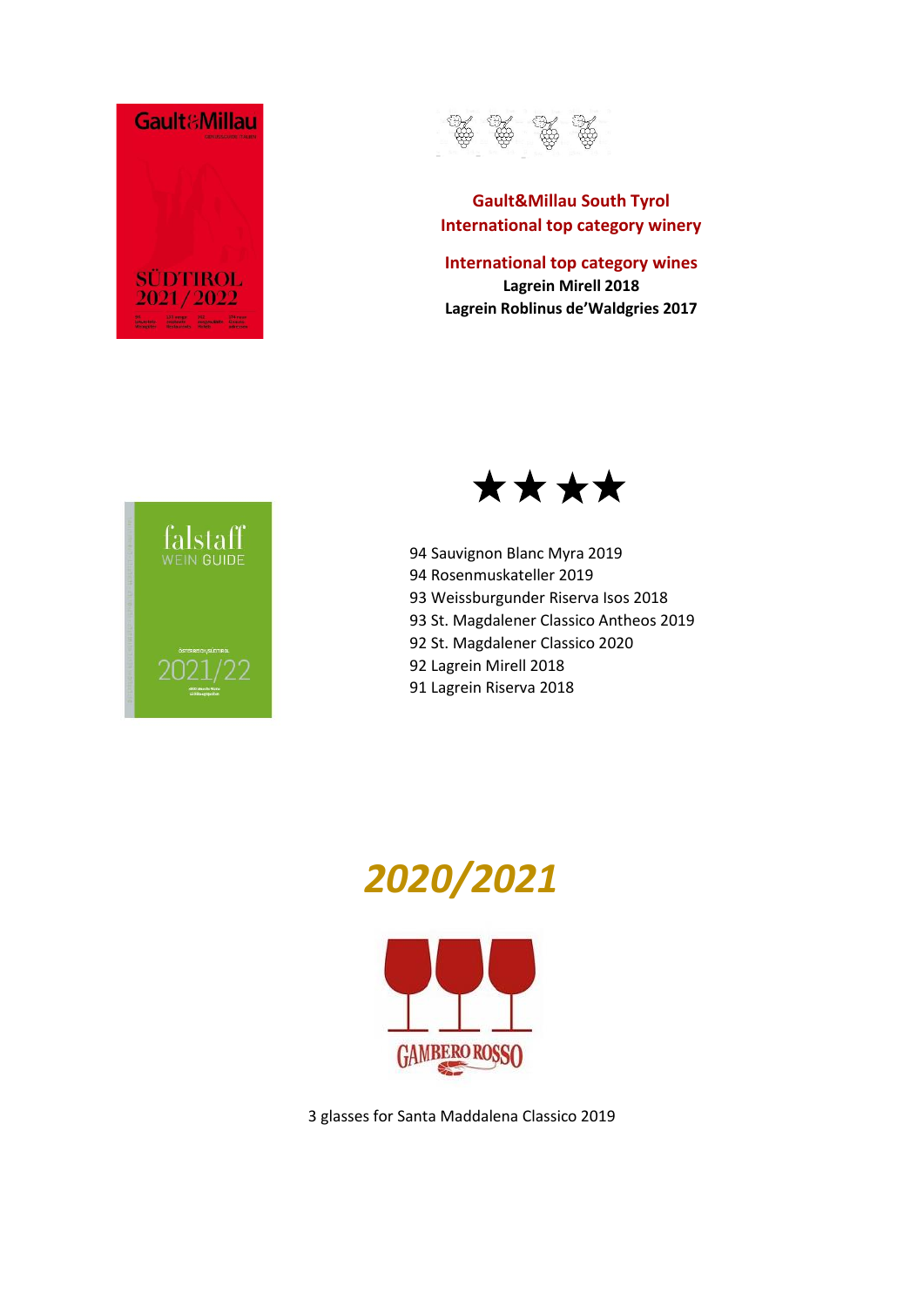

#### 1st place WINNER Sauvignon Blanc MYRA 2018



95 points for Pinot Bianco Riserva Isos 2017



95 points for Santa Maddalena Classico Antheos 2019



Corona Moscato Rosa Passito 2018 Corona Santa Maddalena Classico Antheos 2019

4 stars Lagrein Riserva 2017 3 stars Lagrein Riserva Mirell 2017 3 stars Santa Maddalena Classico 2019

Lobut Parkup

Santa Maddalena Classico Antheos 2019: 92 points Lagrein Roblinus de'Waldgries 2017: 93 points Pinot Blanc ISOS 2017: 93 points Lagrein Mirell 2017: 92 points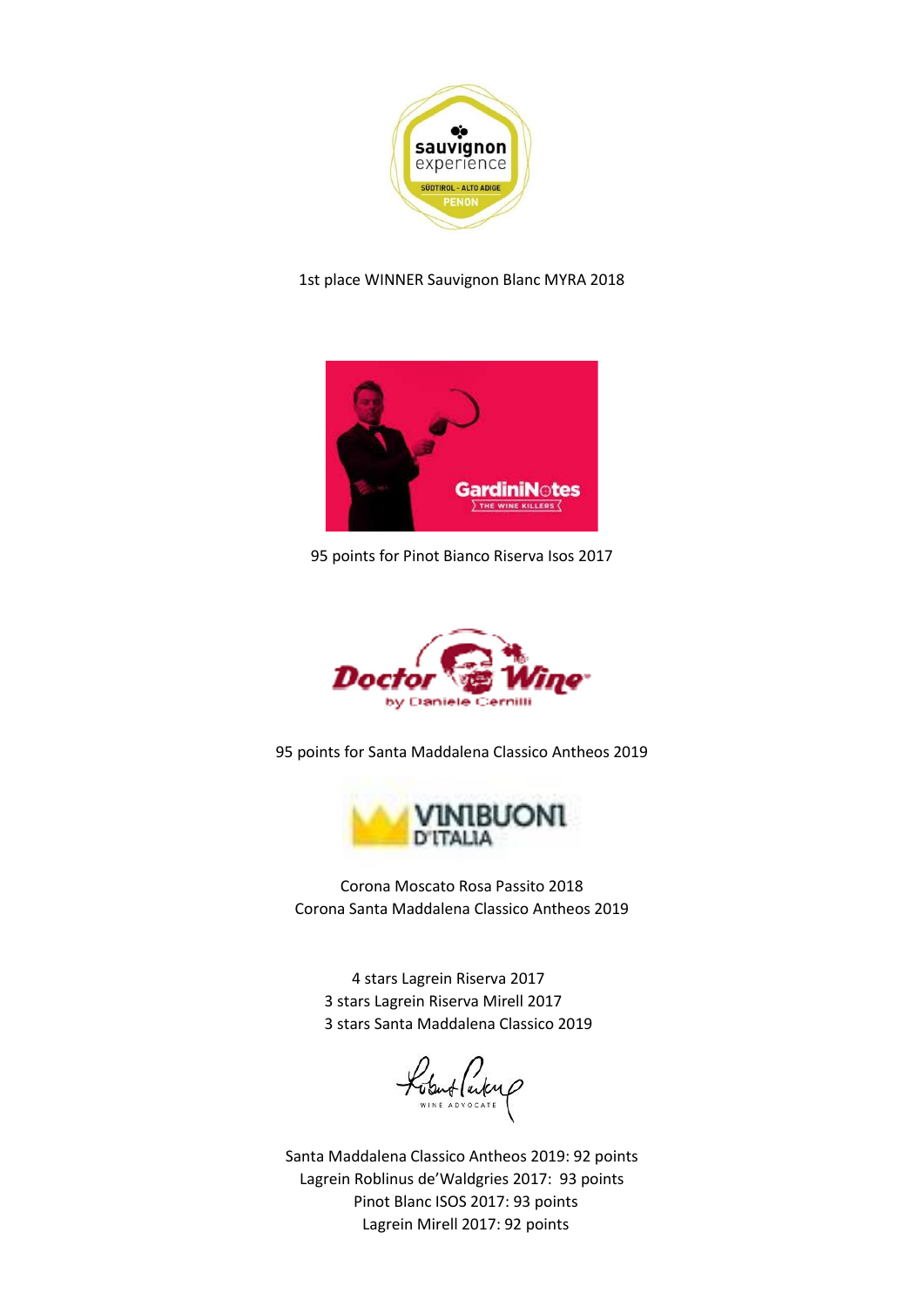

Tre stelle Oro Lagrein Roblinus de'Waldgries 2017





Lagrein Mirell 2017



94 Pinot Bianco Riserva Isos 2017 93 Moscato Rosa 2018 92 Sauvignon Blanc Myra 2018 92 Lagrein Mirell 2017 92 S. Maddalena Classico Antheos 2019 91 Lagrein Roblinus de Waldgries 2017 91 S. Maddalena Classico 2019 90 Lagrein Riserva 2017

# vinous

93 Pinot Bianco Riserva Isos 2017 95 Moscato Rosa 2018 91 Sauvignon Blanc Myra 2019 92 Lagrein Mirell 2017 91 Lagrein 2019 94 Lagrein Roblinus de Waldgries 2017 92 St. Magdalener Classico 2019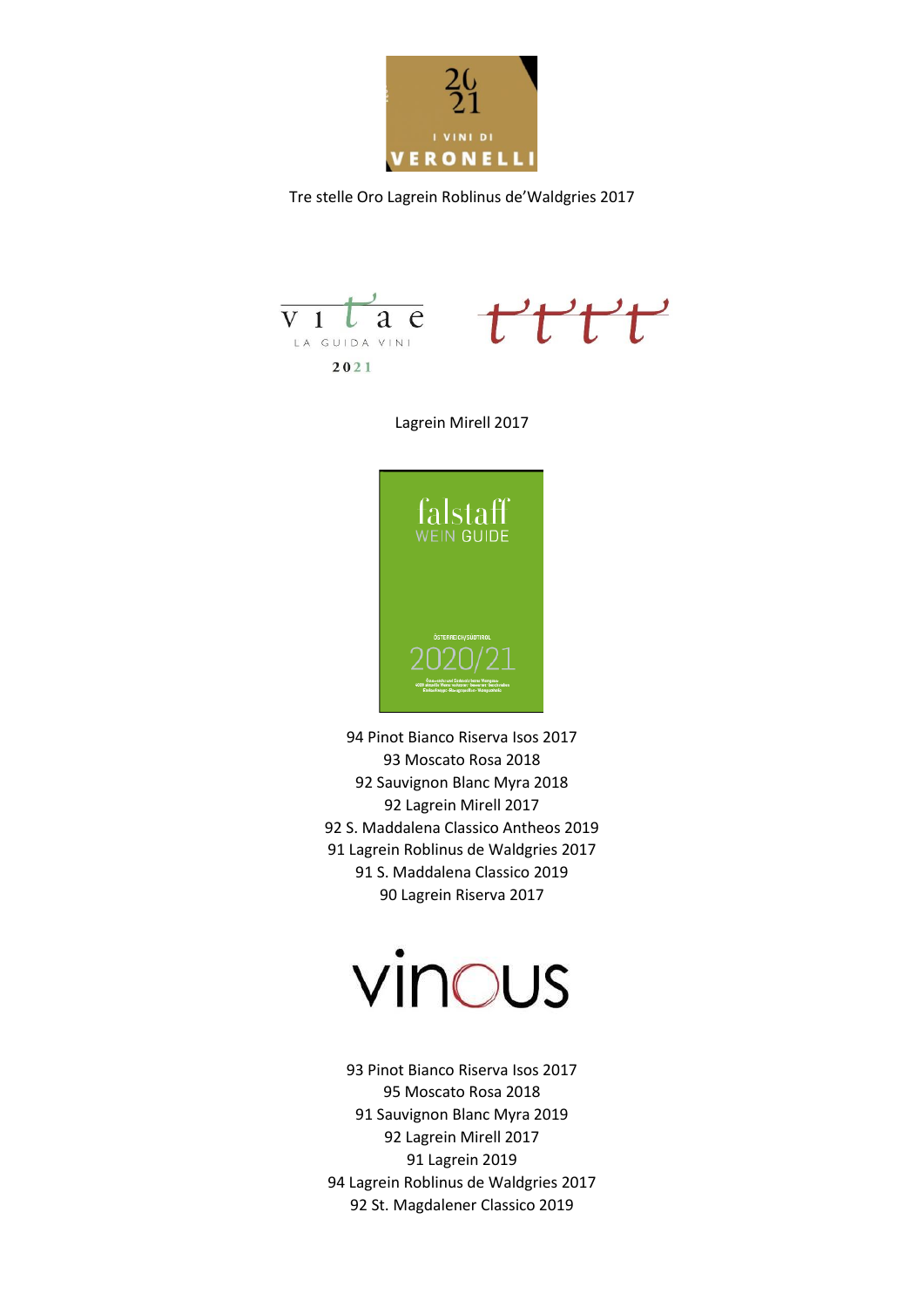



Corona Lagrein Riserva 2016 Corona S. Maddalena Classico Antheos 2018



S. Maddalena Classico Antheos 2018 Winner

Lobut Perky

Lagrein Roblinus de'Waldgries 2015: 92+ points Pinot Bianco ISOS 2016: 91+ points Lagrein Mirell 2016: 91 points



Tre Stelle Oro Lagrein Riserva 2016



South Tyrolean FALSTAFF LAGREIN TROPHY: 95 Points Lagrein Mirell 2016 94 Points Roblinus de Waldgries and Lagrein DOC 2016

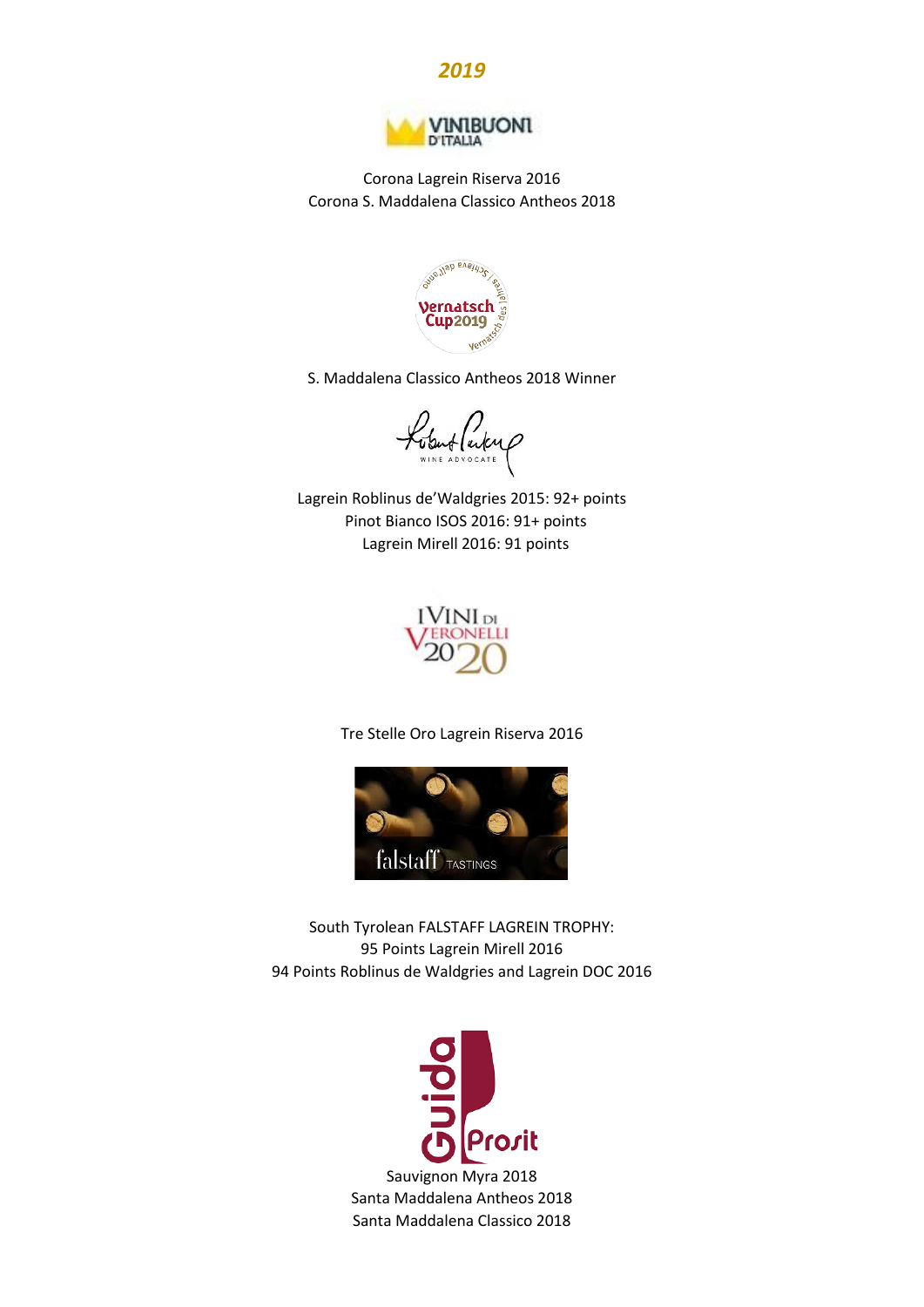

Santa Maddalena Classico 2018

#### *2018*



3 glasses for Lagrein Mirell 2015



Super Three Stars for Lagrein 2017 and Roblinus de Waldgries'2015



Moscato Rosa Passito 2015



S. Maddalena Classico Antheos 2017



Corona Lagrein Mirell 2015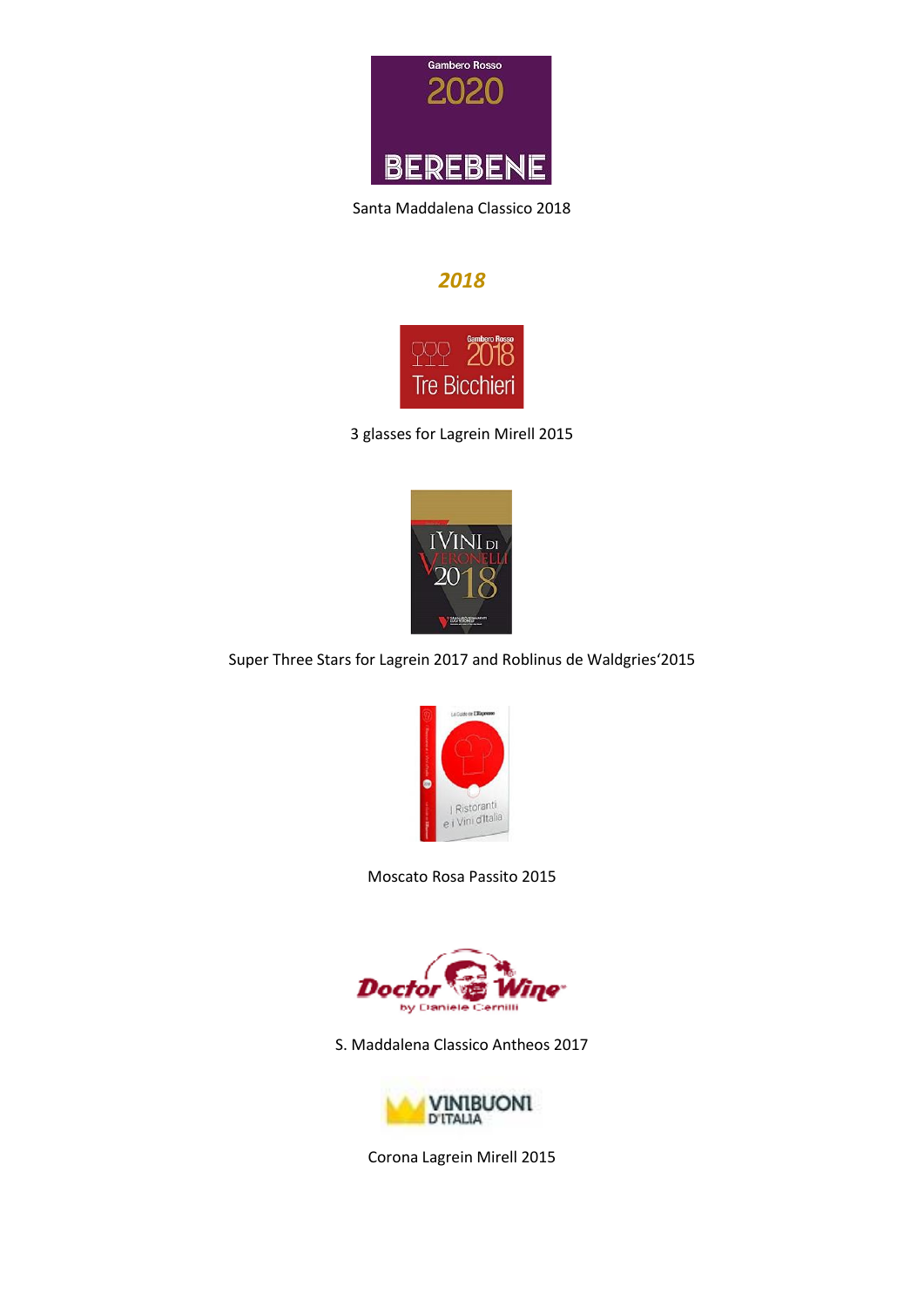

S. Maddalena Classico 2017 and S. Maddalena Classico Antheos 2016



Pinot Bianco ISOS 2016: 96 points

#### *2017*



Super Three Stars Lagrein Mirell 2014



S. Maddalena Classico Antheos 2016



3 glasses for S. Maddalena Classico Antheos 2016



S. Maddalena Antheos 2016: 95 points



Best price-performance ratio: S. Maddalena Classico 2016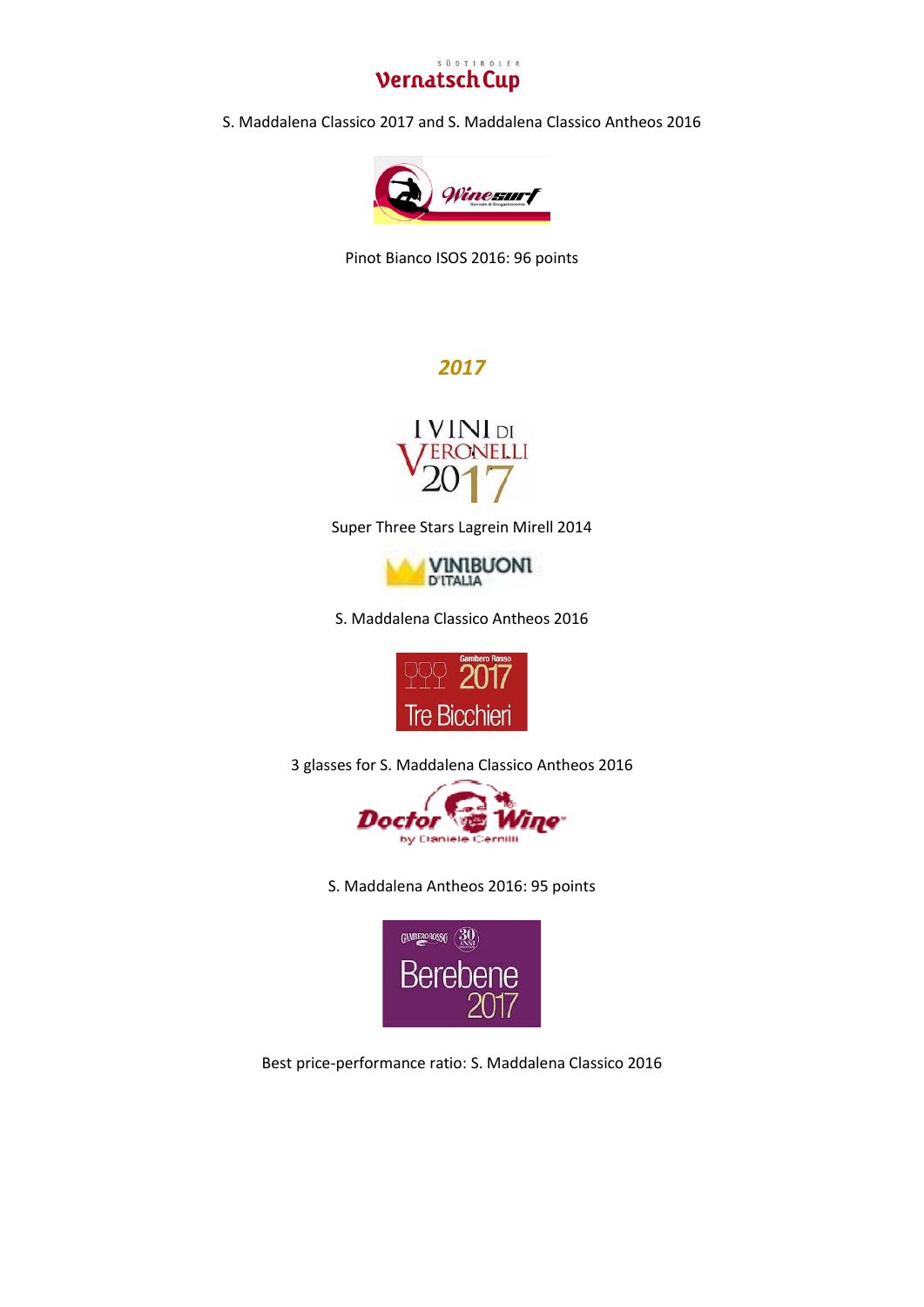

3 glasses for Lagrein Mirell 2015 Maximum points red wines in Alto Adige: Lagrein Roblinus de'Waldgries 2013: 94 points Lagrein Riserva 2013: 93 points S. Maddalena Classico 2015: 91 points Lagrein Mirell 2013: 91 points Sauvignon Myra 2014: 90 points Pinot Bianco ISOS 2014: 89 points Maximum points sweet wines in Alto Adige: Moscato Rosa 2013: 93 points



Maximum points "4 viti" for: Moscato Rosa Passito 2013 and Roblinus de'Waldgries 2013



Lagrein Mirell 2013



Super Three Stars for Lagrein Riserva 2013



S. Maddalena Classico Antheos 2015



Moscato Rosa 2013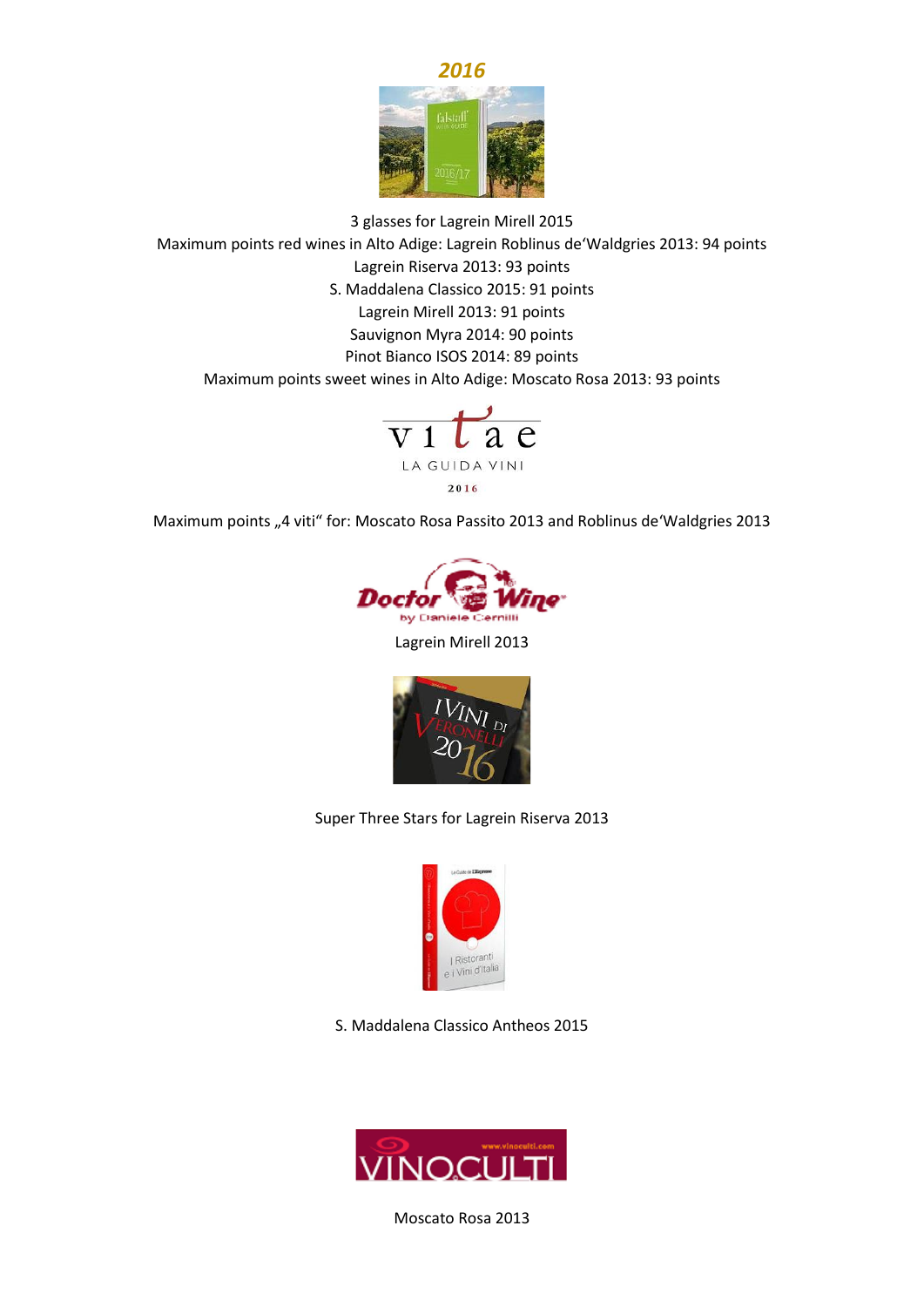

S. Maddalena Classico 2013 and S. Maddalena Classico 2012



3 glasses for S. Maddalena Classico "Antheos" 2013



Super Three Stars for Lagrein Riserva 2012



Corona for Moscato Rosa Passito 2011



Vino slow: S. Maddalena Classico Antheos 2013



S. Maddalena Classico 2013



Lagrein Riserva 2011: 92 points, Lagrein Mirell 2011: 94 points, Moscato Rosa Passito 2010: 92 points, S. Maddalena Classico Antheos 2012: 91 points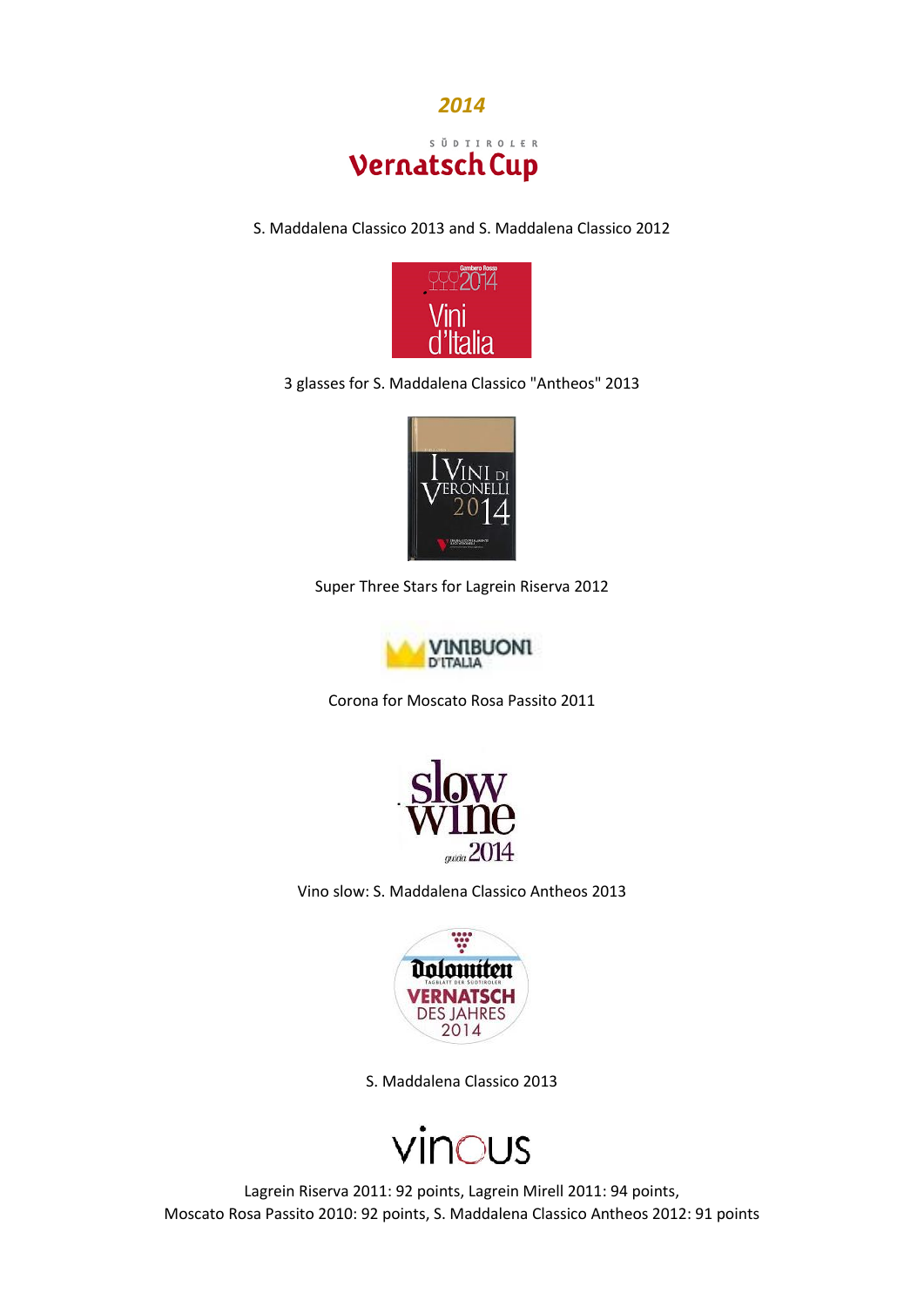

Lagrein Riserva 2012 - Vino de Excellance



Winner: S. Maddalena Classico 2012, S. Maddalena Classico Antheos 2011 and the public favourite: S. Maddalena Classico 2012



3 glasses for S. Maddalena Classico Antheos 2012



Corona Moscato Rosa Passito 2010



Vino Slow: S. Maddalena Classico Antheos 2012

*2012*



Lagrein Riserva 2010 Super Three Stars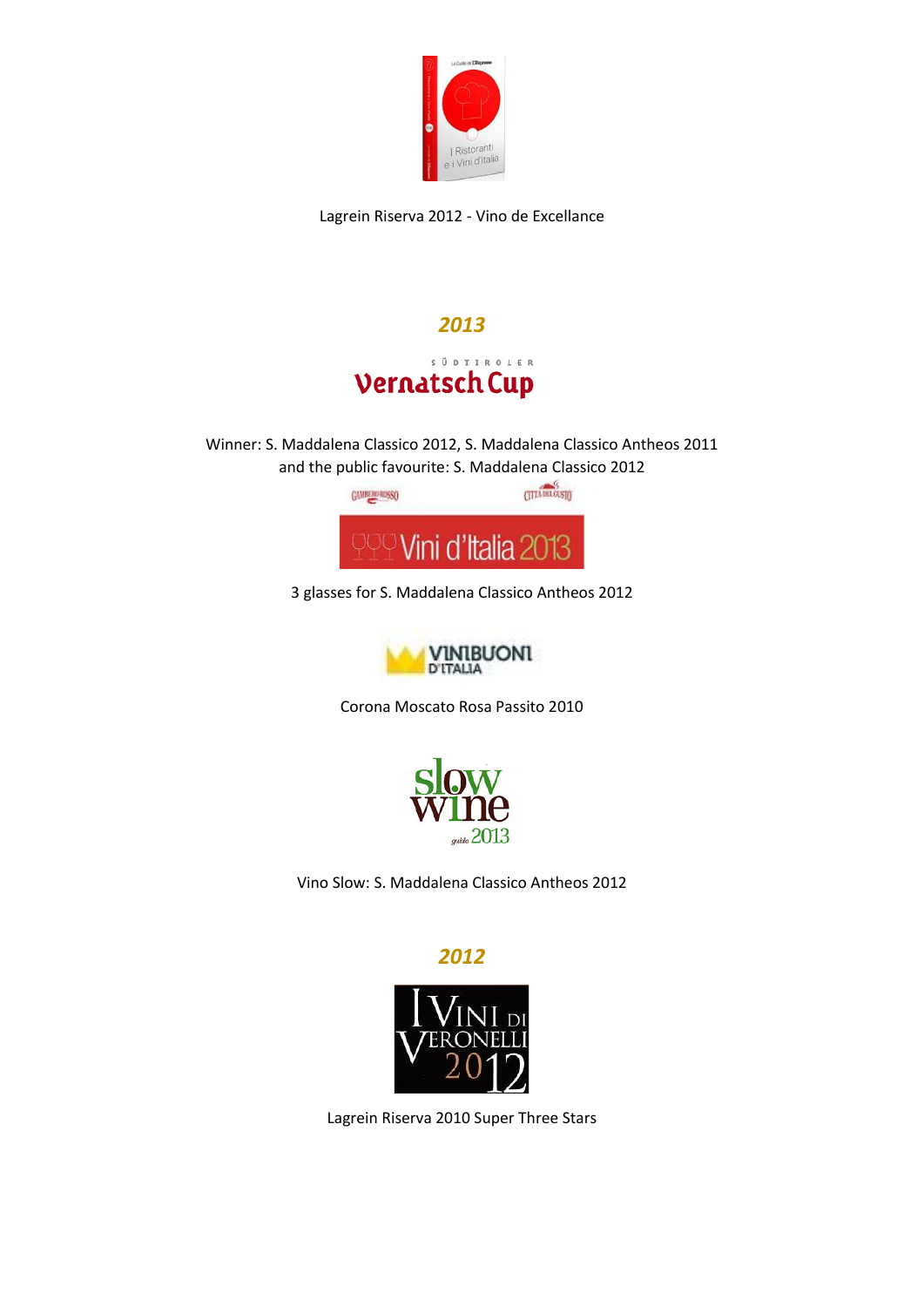

Lagrein Tasting: Lagrein Mirell 2010 – Winner in the category Riserva



Moscato Rosa Passito 2009 – Winner in the category: "The Best Vino Passito (Sweet Wine)"



Lagrein Riserva 2010



S. Maddalena Classico Antheos 2011: "Vino Slow", S. Maddalena Classico 2011



Mirell 2010: Corona, S. Maddalena Classico Antheos: Golden Star



3 glasses for S. Maddalena Classico Antheos 2012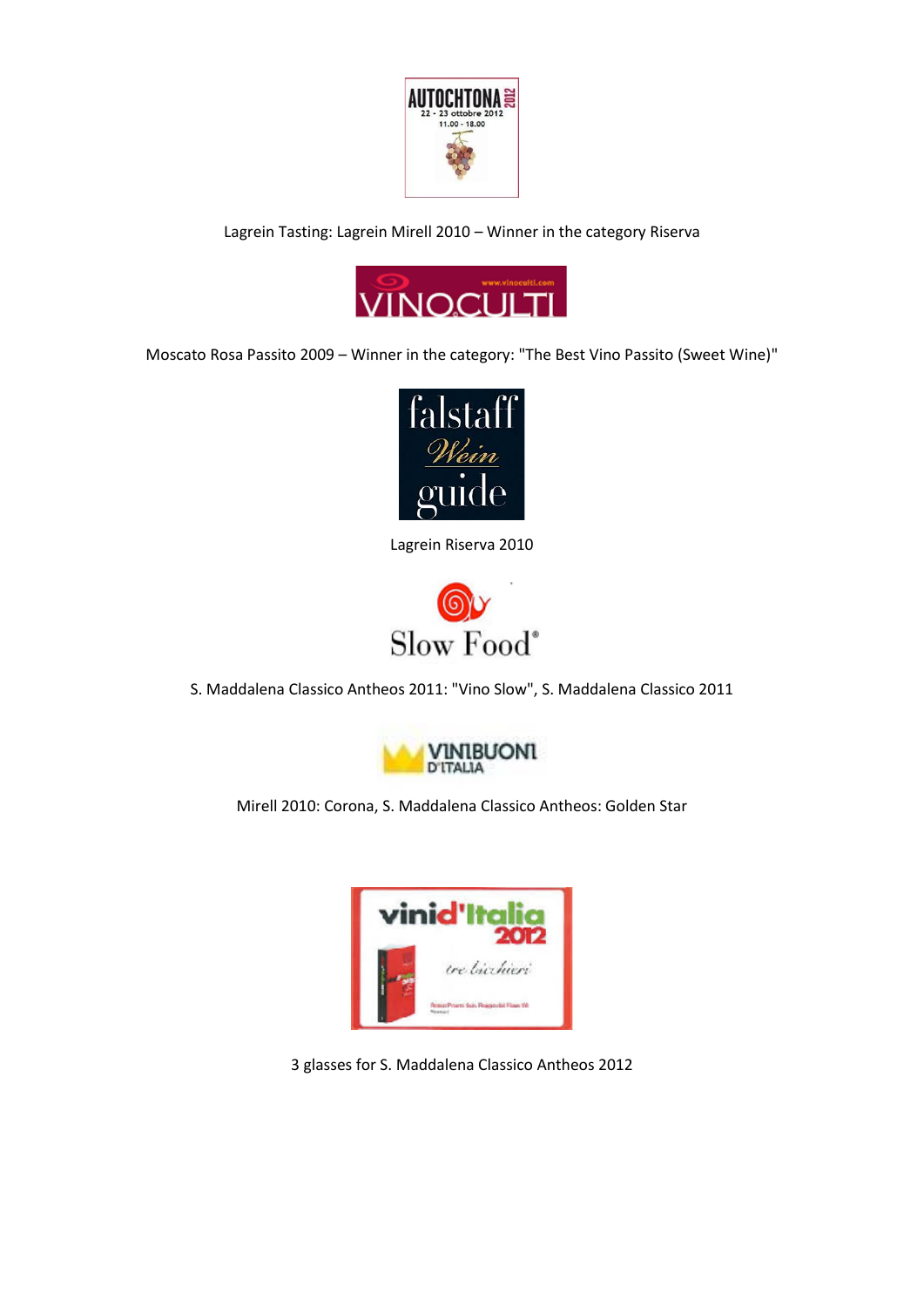

Lagrein Riserva 2010: Wines of excellence



S. Maddalena Classico: The best "Schiava"

### *2011* S Ŭ D T I R O L E R **Vernatsch Cup**

S. Maddalena Classico 2010 Winner

#### *2010*

#### S Ŭ D T I R O L E R **Vernatsch Cup**

S. Maddalena Classico 2009 Winner



3 glasses for Lagrein Mirell 2009